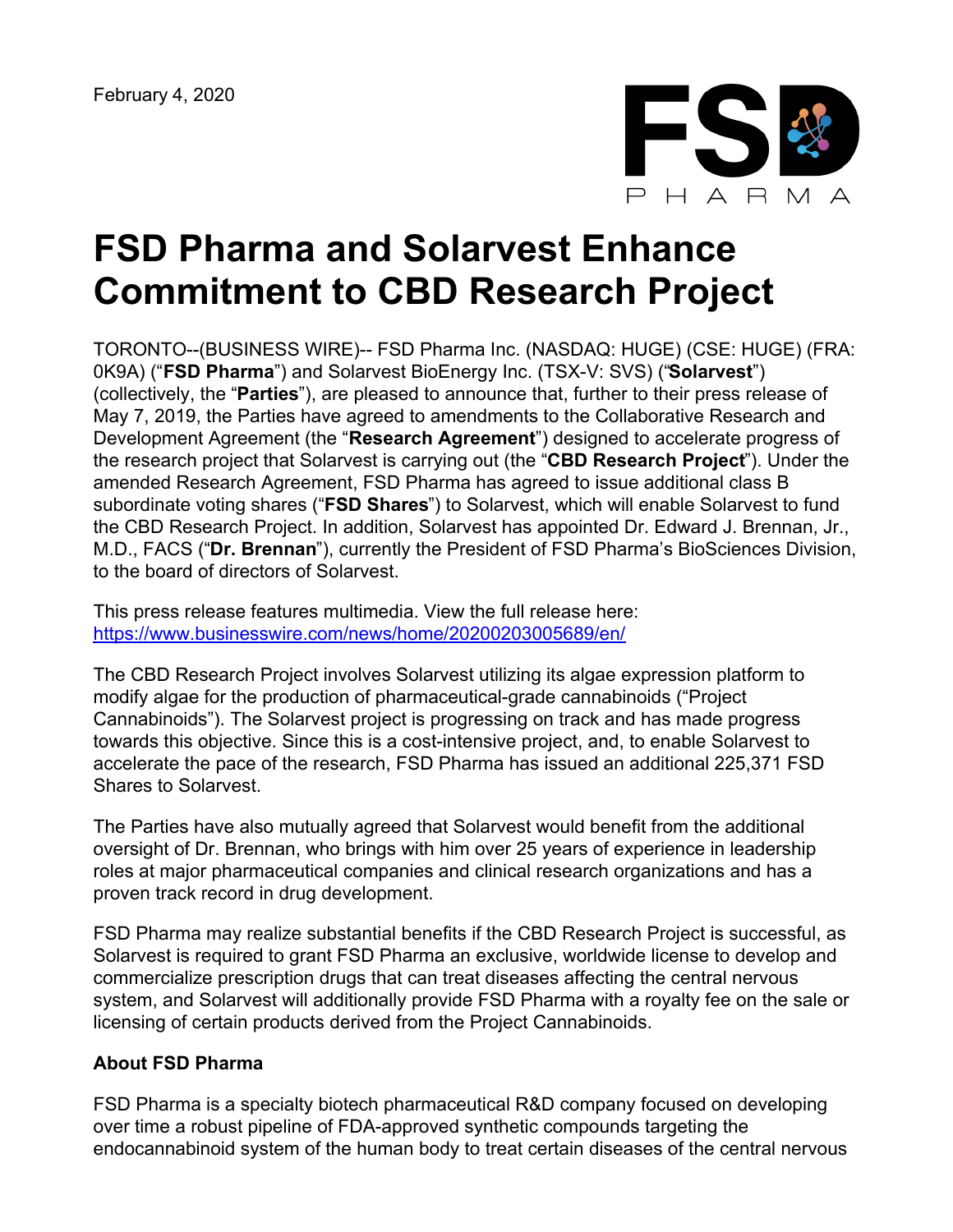system and autoimmune disorders of the skin, GI tract, and the musculoskeletal system.

Through its acquisition of Prismic Pharmaceuticals in Q2 2019, FSD Pharma is also making an effort to help address the opioid crisis by developing opioid-sparing prescription drugs utilizing the micronized formulations of palmitolylethonalamide (PEA). The Company intends to initiate Phase 1 first-in-human safety and tolerability trials for its lead candidate, PP 101 micro-PEA during 1Q20.

FSD's wholly-owned subsidiary, FV Pharma, is a licensed producer under Canada's Cannabis Act and Regulations, having received its cultivation license on October 13, 2017, and its full Sale for Medical Purposes license on June 21, 2019. The Company is licensed to cultivate cannabis in approximately 25,000 square feet of its facility in Cobourg, Ontario.

## **About Solarvest**

Solarvest is an algae technology company that owns numerous key patents. Solarvest's organic Omega-3 patent application has been filed and is pending in Europe, UK, USA, Canada, Japan, India, China, S. Korea, Hong Kong and Australia. Its patent pending process produces the world's first organic DHA & Omega-3. Solarvest has been working with a contract manufacturer has achieved commercial yields and is poised to supply the global Omega-3 market. The Solarvest system grows the algae under closely controlled conditions ensuring that the health products are produced without the environmental contaminants found in our oceans. In addition, organic certification provides our customers the assurance that the products are GMO free, sustainable and produced without chemicals. Since they are algae based the products are suitable for vegetarian and vegan diets. Solarvest's FDA licensed organic Omega-3 products offer the consumer a healthy and sustainable product choice.

## **Cautionary Note Regarding Forward-Looking Statements**

*Neither the Canadian Securities Exchange nor its regulation services provider accept responsibility for the adequacy or accuracy of this release.*

*Certain statements contained in this press release constitute "forward-looking information" and "forward-looking statements" within the meaning of applicable Canadian and U.S. securities laws (collectively, "Forward-Looking Information"). Forward-Looking Information includes, but is not limited to, information with respect to FSD Pharma's strategy, plans or future financial or operating performance, receipt of any U.S. Food and Drug Administration ("FDA") approvals, development of any FDA approved synthetic compounds, the successful treatment of diseases by such compounds, the ability to address the opioid crisis, the development of opioid sparing prescription drugs utilizing the micronized formulations of palmitolylethonalamide ("PEA"), the intention and timing of the initiation of Phase 1 first-inhuman safety and tolerability trials for PP 101 micro-PEA, maintenance of FSD Pharma's Cannabis Act License, the ability to cultivate and sell cannabis produced in FSD Pharma's facility, the progress and funding of the CBD Research Project, the ability and technical feasibility of algae being utilized to produce pharmaceutical-grade cannabinoids and the ultimate success of the CBD Research Project, the production of prescription drugs that can treat diseases affecting the central nervous system, and related royalty fees. The use of words such as "budget", "intend", "anticipate", "believe", "expect", "plan", "forecast", "future", "target", "project", "capacity", "could", "should", "focus", "proposed", "scheduled", "outlook",*